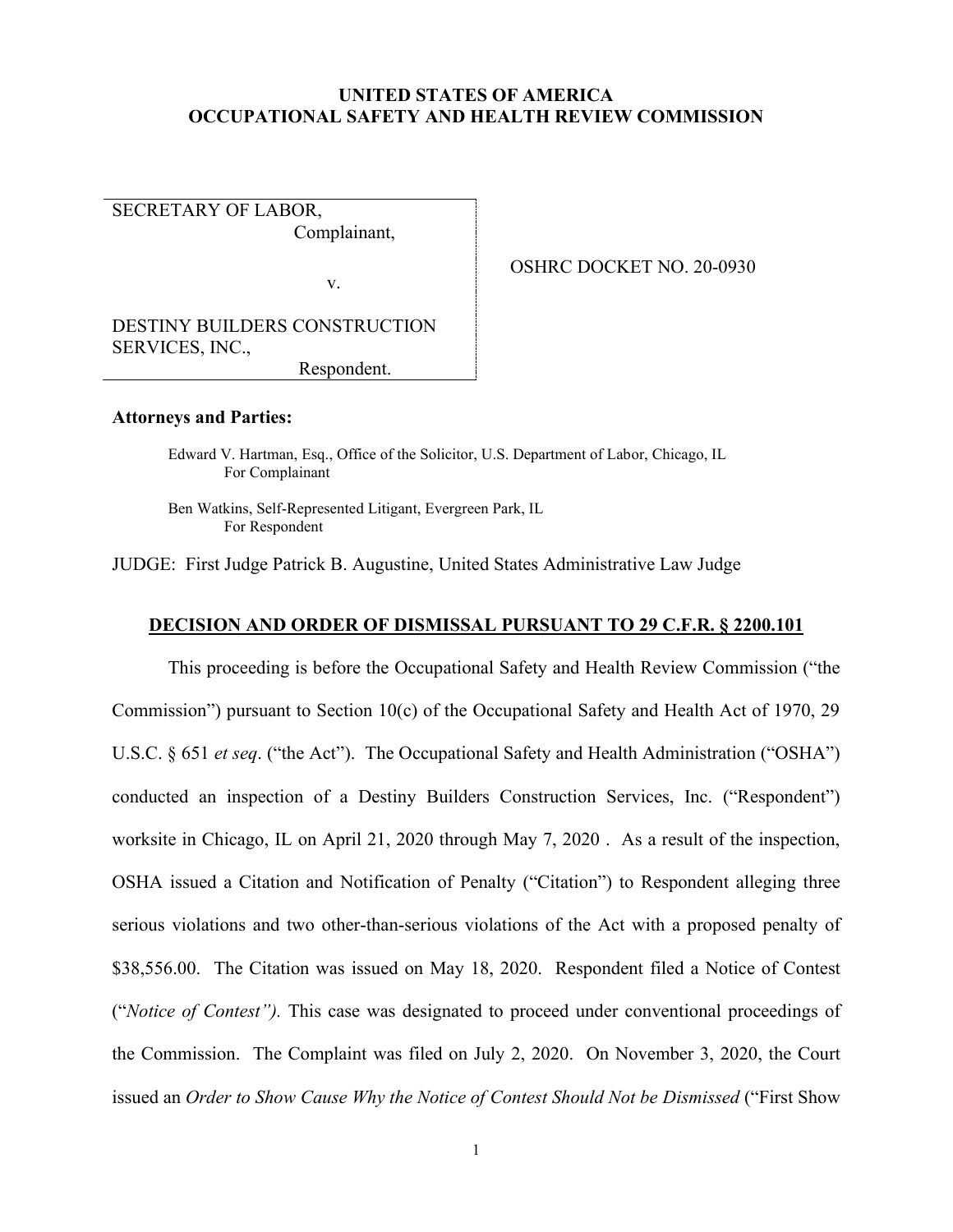Cause Order") for failure of Respondent in filing its Answer. On November 18, 2020, after receiving the First Show Cause Order, Respondent filed its Answer.

### **Jurisdiction**

The Commission has jurisdiction over this action pursuant to Section  $10(c)$  of the Act due to the filing of a *Notice of Contest* by Respondent. 29 USC § 659(c).

Respondent is engaged in a business affecting interstate commerce within the meaning of Section 3(5) of the Act, 29 U.S.C. § 652(5). *See Slingluff v. OSHRC*, 425 F.3d 861 (10th Cir. 2005). The Commission has stated "[t]here is an interstate market in construction materials and services and therefore construction work affects interstate commerce." *Id*., citing *NLRB v. Int'l Union of Operating Engineers, Local* 571, 317 F.2d 638, 643 n. 5 (8th Cir. 1963) (judicial notice taken that construction industry affects interstate commerce). Even a small employer, like Respondent, whose activities and purchases are purely local, when aggregated with others engaged in similar activities, has a substantial effect on interstate commerce. *Slingluff,* 425 F.3d at 867, *Clarence M. Jones*, 11 BNA OSHC 1529, 1531 (No. 77-3676, 1983)("There is an interstate market in construction materials and services and therefore construction works affects interstate commerce.") Because Respondent is engaged in construction work, the Court finds it is engaged in a business affecting interstate commerce.

### **Controlling Case Law**

The Commission has held that "[w]here it is highly probable that a case will be appealed to a particular circuit, the Commission generally has applied the precedent of that circuit in deciding the case— even though it may differ from the Commission's precedent." *Kerns Bros. Tree Serv.*, 18 BNA OSHC 2064, 2067 (No. 96-1719, 2000). The Court applies the precedent of the Seventh Circuit where it differs from the Commission in deciding this case.

Although the Commission recognizes the difficulties a self-represented litigant may face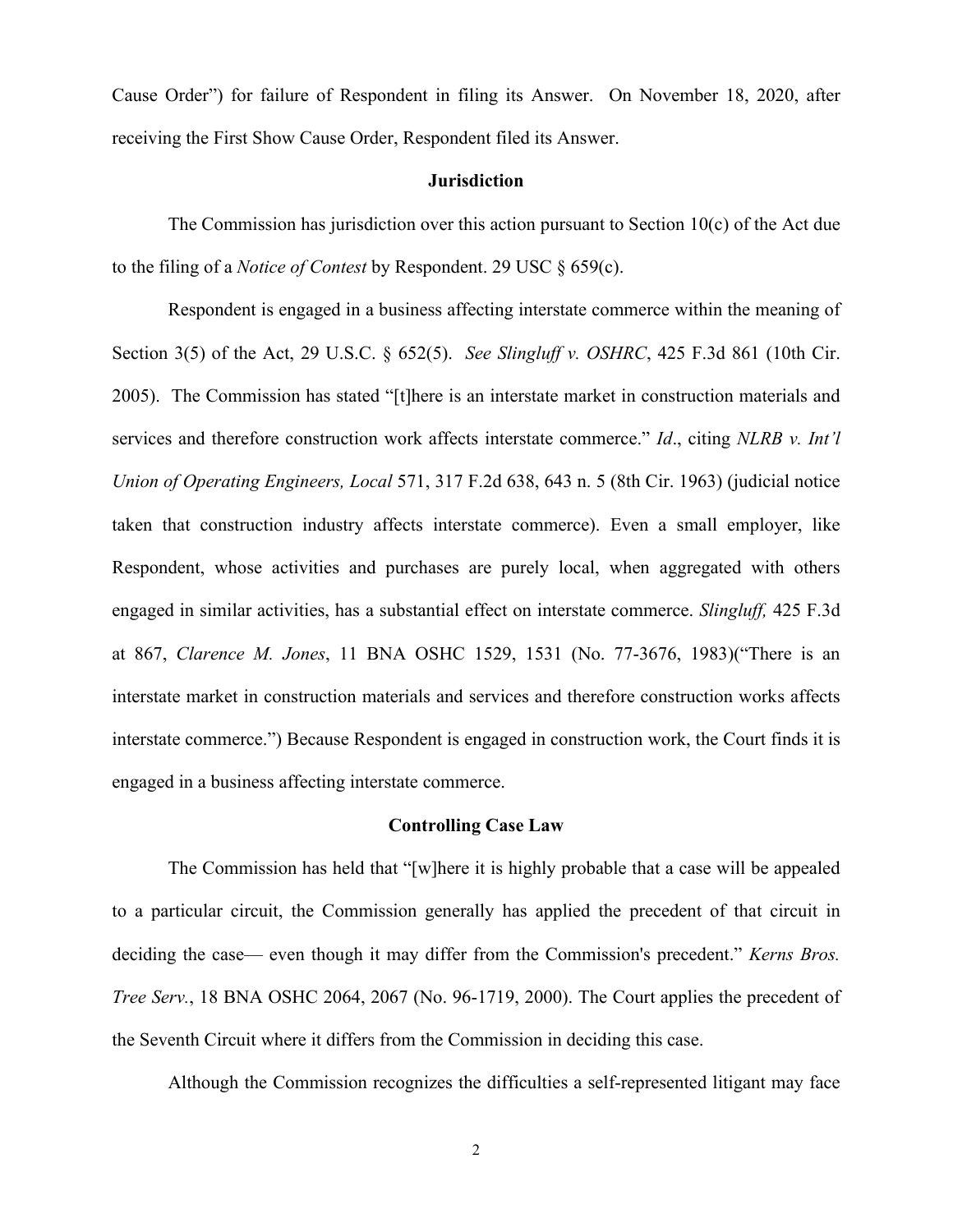when participating in the Commission's proceedings, the Commission still requires the selfrepresented litigant to follow the rules and exercise reasonable diligence in the legal proceedings in which it is taking part. *Sealtite Corp*., 15 BNA OSHC 1130 (No. 88-1431, 1991); *Wentzell d/b/a N.E.E.T. Builders*, 16 BNA OSHC 1475, 1476 (No. 92-2696, 1993) (stating that "[a] pro se employer is required to exercise reasonable diligence… [they must] follow the rules and file responses to a judge's orders or suffer the consequences…").

Not having counsel, does not obviate a party's obligation to engage in in the adjudicatory process. All litigants, including those declining to hire counsel, must obey orders and to permit and respond to discovery as required by the Commission Rules. *See JGB LLC,* 21 BNA OSHC 1402, 1403 (No. 04-2153, 2006) (vacating direction for review when unrepresented party failed to respond to a briefing notice); *Swimmer v. IRS*, 811 F.2d 1343, 1345 (9th Cir. 1987) ("Ignorance of court rules does not constitute excusable neglect, even if the litigant appears pro se"). An unrepresented employer must "exercise reasonable diligence in the legal proceedings" and "must follow the rules and file responses to a judge's orders, or suffer the consequences, which can include dismissal of the notice of contest." *Wentzel d/b/a N.E.E.T. Builders*, 16 BNA OSHC 1475, 1476 (No. 92-2696, 1993) (citations omitted). Still, the Court recognizes that sometimes unrepresented employers "can fail to grasp exactly what [it] is being asked to do." *Id.* Thus, where an employer has a substantial reason for having failed to comply with a discovery order, and where the employer's conduct also does not indicate disrespect toward the judge, the failure to comply may not necessarily be an indication of bad faith or contumacious conduct. *Id.*

## **Procedural History**

On November 24, 2020, the Court issued an Order to Respondent requiring it to register in the electronic filing system of the Court as required by Commission Rules or provide the Court with an explanation as to why registering would be a hardship to Respondent. Respondent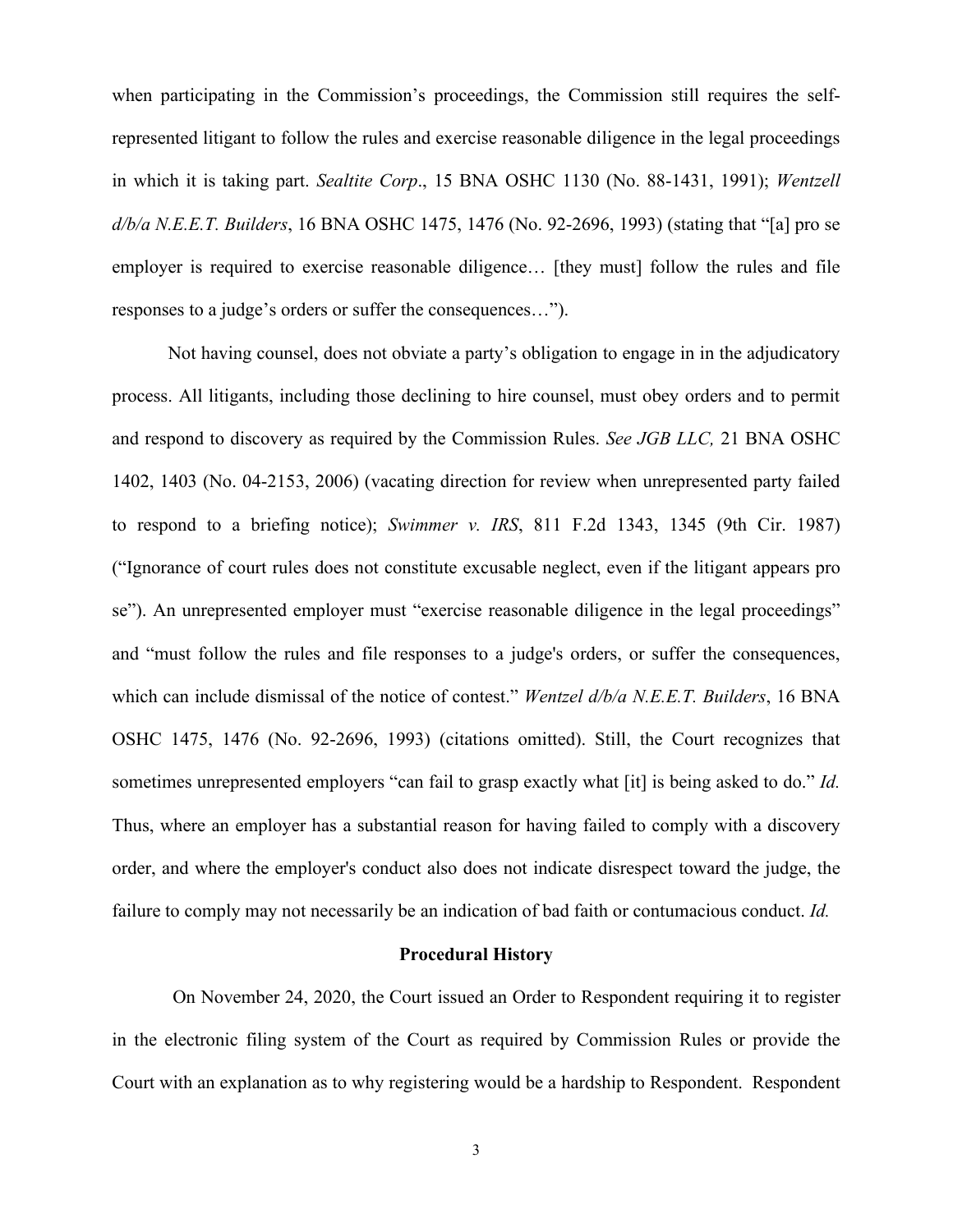did not respond to that Order. Accordingly, the Court issued a Show Cause Order dated December 7, 2020 ("Second Show Cause Order") to Respondent requiring Respondent to provide an explanation for its failure to comply with the Court's November 24, 2020 Order requiring registration. The *Second Show Cause Order* was sent via U. S. Mail, Certified Mail. The Court received the signed receipt for the Certified Mail noting the *Second Show Cause Order* was received on December 14, 2020 with the person receiving the Certified Mail using the signature "Covid 19." No response to the *Second Show Cause Order* was received from Respondent. The Court notes that COVID 19 does not prevent Respondent from communicating by telephone, email or text. Therefore, any excuse of Respondent relying on COVID 19 is rejected.

On December 1, 2020, the Court issued an *Order to Confer and Submission of Joint Pretrial Recommendations* ("Order to Confer") directing the parties to jointly file within fortyfive (45) days pretrial recommendations addressing the items set forth in that Order. The *Order to Confer* was not returned as "undeliverable" on either party by the United States Postal Service. On January 15, 2021, the Secretary filed his Proposed Pretrial Recommendations noting that various attempts by the Secretary's representative to contact and confer with Respondent have been to no avail. On January 19, 2021, the Court issued an Order to the Secretary (which was sent to Respondent) requiring the Secretary's representative to file an affidavit containing a summary and documentation of his attempt to contact and communicate with Respondent. On January 26, 2021, the Secretary filed his Response to the Court's Order. The Secretary set forth his attempts to communicate with Respondent to comply with the Court's December 1, 2020 Order.

Pursuant to the Declaration of Edward V. Hartman, attached to the Secretary's Response dated January 26, 2021, the following is documented: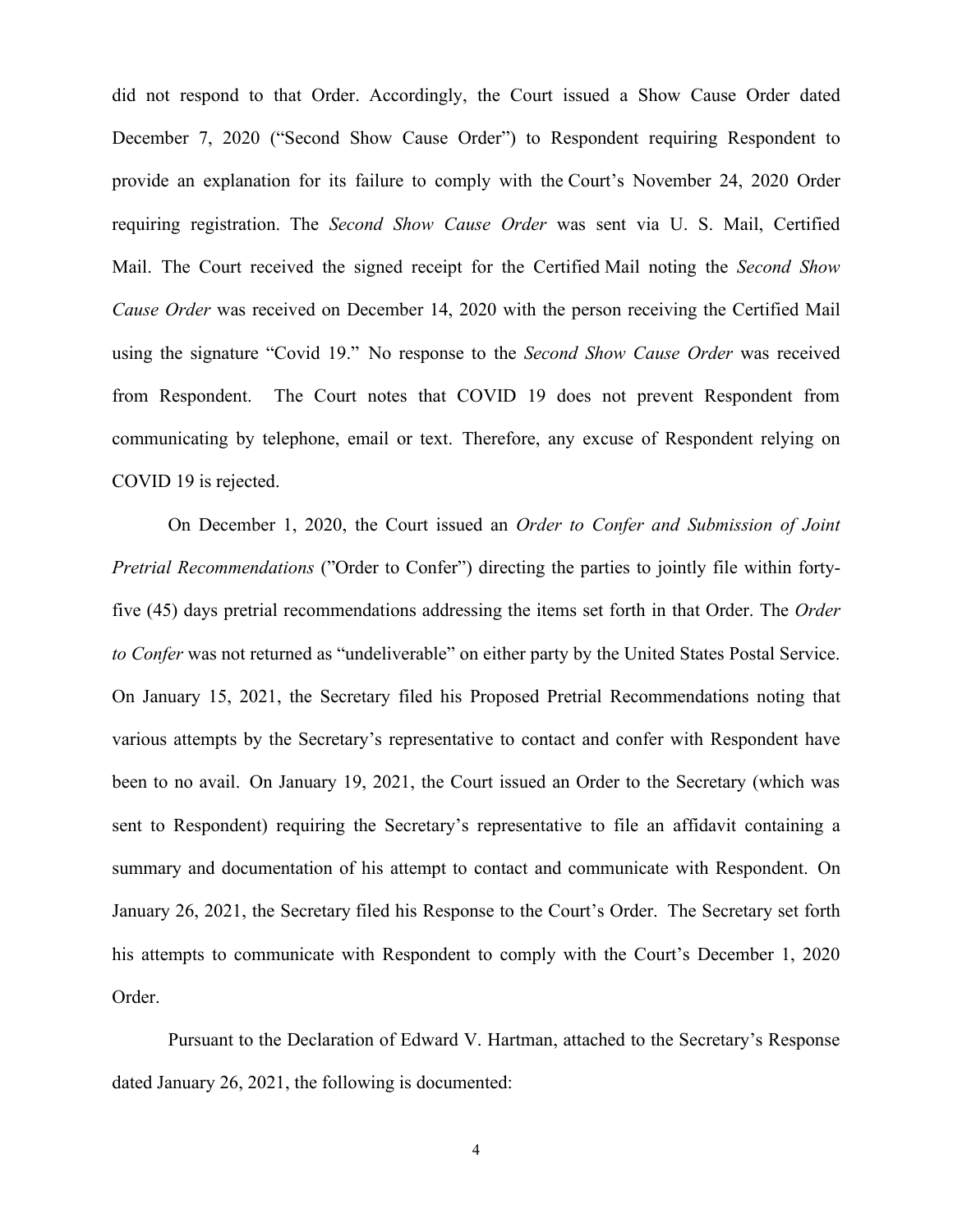- 1. The CSHO received a text from Mr. Ben Watkins, the representative of Respondent. The text contained the email address of Mr. Watkins.
- 2. The CSHO also received an email from Mr. Watkins.
- 3. The Secretary's representative then utilized the provided email to send Mr. Watkins a Notice of Appearance and Complaint on July 2, 2020. Both of these documents contained the contact information for the Secretary's counsel.
- 4. The Secretary's counsel received no response from Mr. Watkins and no response from telephone calls made to Mr. Watkins.
- 5. On December 21, 2020, the Secretary's counsel sent an email to Mr. Watkins requesting Mr. Watkins contact him to discuss information required in the Court's December 1, 2020 Order. Mr. Watkins never responded to that email.
- 6. In an attempt to continue to reach out to Mr. Watkins, the Secretary's counsel called Mr. Watkins telephone numbers provided in Respondent's Answer, text, email to the CSHO and in the Notice of Contest. Voice messages were left when the telephone number called permitted. Mr. Watkins did not return the calls.
- 7. On January 22, 2021, Secretary's counsel at 1:48 pm attempted to contact Mr. Watkins again by telephone. When one of the numbers were called, Secretary's counsel received a text from Mr. Watkins saying, "I will call you right back." Secretary's counsel responded as follows: "Mr. Watkins let me know when. I need to step away from my desk at 3 but will be back at 3:30. Ed Hartman". Secretary's counsel received no reply and at 4:24 pm Mr. Hartman called the same number and left a message for Mr. Watkins to call him back to discuss the OSHA case. Respondent did not respond by returning the call, nor via email or text.

On, February 5, 2021 the Court issued its Final Show Cause Order ("Third Show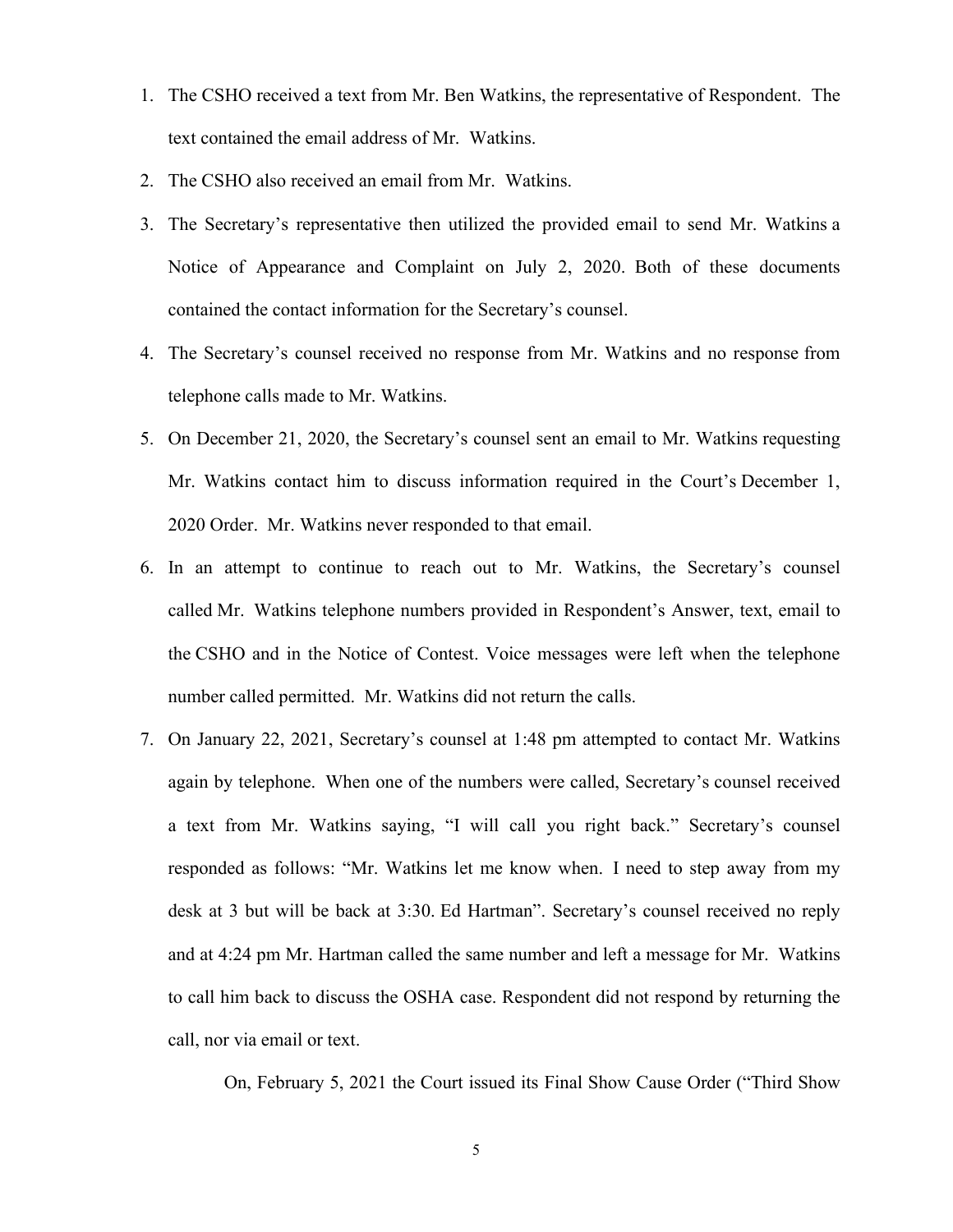Cause Order") to Respondent directing Respondent to show cause within fourteen (14) days why the Court should not issue judgment against Respondent, affirming the proposed violations and penalties in this case for: (1) failing to comply with the Court's Order dated November 14, 2020; (2) failure to respond to the Court's *Second Show Cause Order* dated December 7, 2020; (3) for failure to communicate and confer with the Secretary's counsel as directed in the Court's Order dated December 1, 2020; (4) failure to cooperate with Secretary's counsel to submit the Joint Pretrial Recommendations required by the Court's Order dated December 1, 2020; and (5) failure to engage and prosecute its case as required by Respondent filing its Notice of Contest and by the above referenced Court Orders. *See* Commission Rules 7(o) and 101. Pursuant to the *Third Show Cause Order.* Respondent was directed to file with the Court an explanation as why it failed to do the above and provide good faith supportable reasons. The *Third Show Cause Order* was sent to the same address as all previous Orders which was the address denoted in Respondent's *Notice of Contest*. The *Third Show Cause Order* was sent by United States Mail, Certified Mail, Return Receipt Requested. According to the USPS Tracking record, the *Third Show Cause Order* was delivered on February 13, 2021. Respondent did not respond to the *Third Show Cause Order*.

# **Discussion**

Commission Rule 101(a) provides:

When any party has failed to plead or otherwise proceed as provided by these rules or as required by the Commission or Judge, he may be declared to be in default either on the initiative of the Commission or the Judge, after having been afforded an opportunity to show cause why he should not be declared in default . . . . Thereafter, the Commission or Judge, in their discretion, may enter a decision against the defaulting party  $\dots$ .

As noted above, Respondent has been provided an opportunity to show cause why it should not be held in default and failed to respond to the Court's Orders.

The Court has a duty to "conduct a fair and impartial hearing, to assure that the facts are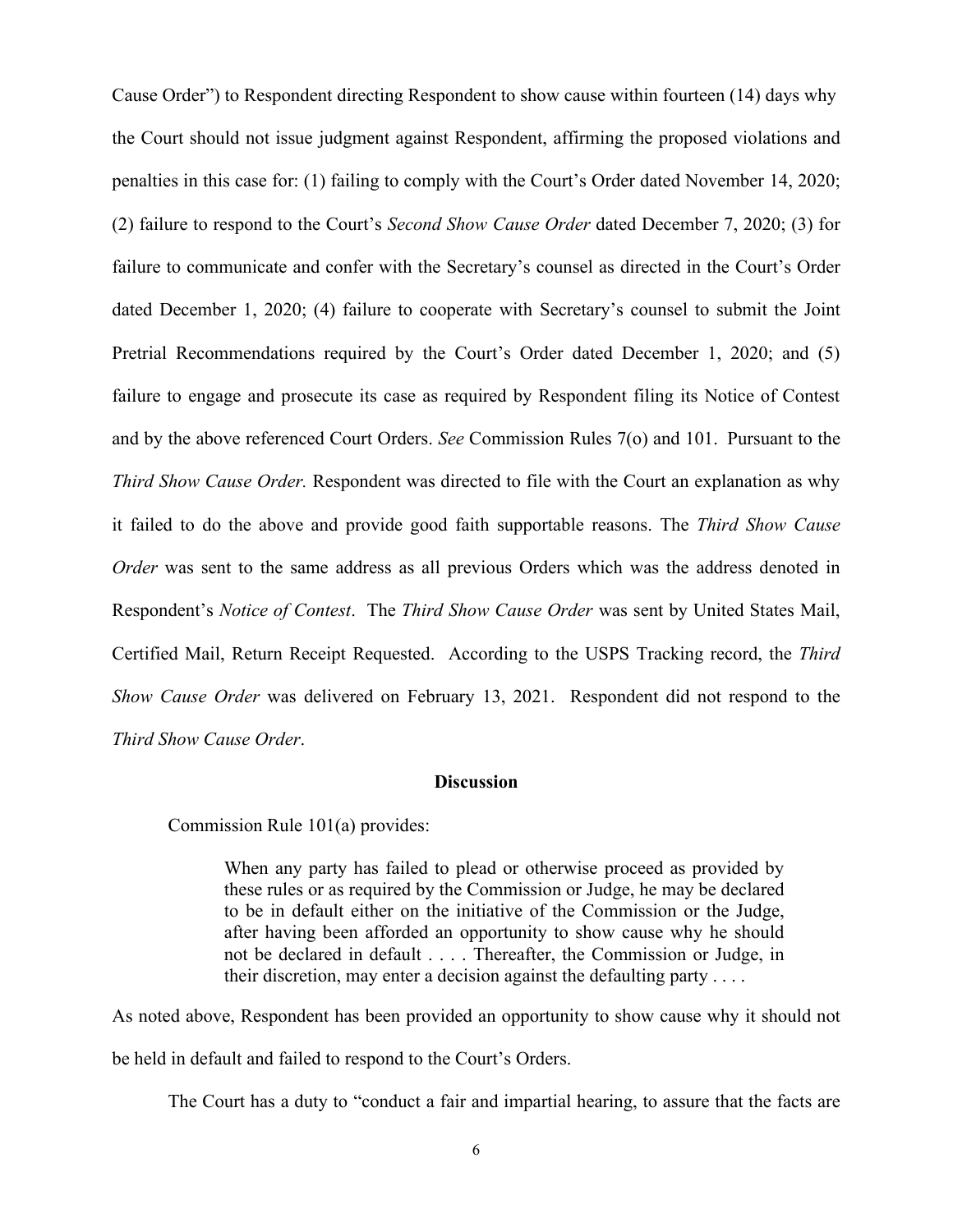fully elicited, to adjudicate all issues, and avoid delay." 29 C.F.R. § 2200.67. In order to carry out that duty, Commission Rule 67(m) authorizes the Court to "[t]ake any other action necessary . . . and authorized by the published rules and regulations of the Commission." The Court's prehearing procedures aid in the early formulation of issues, which benefits all parties during trial preparation as well as resulting in the more effective use of the Court's resources at the hearing stage. *Architectural Glass & Metal Co*., 19 BNA OSHC 1546, 1547 (No. 00-0389, 2001). The imposition of appropriate sanctions is important to ensure compliance with prehearing procedures and to permit the fair and efficient adjudication of issues. *Id*. The Judge has broad discretion to decide whether sanctions should be ordered. *Id. See also, Jersey Steel Erectors,* 16 BNA OSHC 1162, 1165 (No. 90-1307, 1993), *Sealtite Corp*., 15 BNA OSHC 1130, 1134 (88-1431, 1991) and *Duquesne Light Co*., 8 BNA OSHC 1218, 1222 (No. 78-5034, 1980)(consolidated). Therefore, sanctions are an appropriate tool to ensure compliance where the sanctioned party has engaged in a pattern of disregard for Commission rules, or where the party's conduct is contumacious. *See, e.g., Phila. Constr. Equip., Inc,* 16 BNA OSHC 1128, 1130-31 (No., 92-899, 1993)(pattern of disregard for Commission proceedings found where Respondent was late for hearing twice, failed to certify posting of the citation and failed to file an answer until threatened with dismissal, failed to respond to a discovery request and failed to respond to a pre-hearing order).

According to the Commission, "[D]ismissal is too harsh a sanction for failure to comply with certain pre-hearing orders unless the record shows contumacious conduct by the noncomplying party, prejudice to the opposing party, or a pattern of disregard for Commission proceedings." *Amsco, Inc.*, 19 BNA OSHC 2189, 2191 (No. 02-0220, 2003). *See also Sealtite Corporation*, 15 BNA OSHC 1130 (No. 88-1431, 1991) (contumacious conduct established where party engaged in a "consistent pattern" of failure to respond to judge's orders).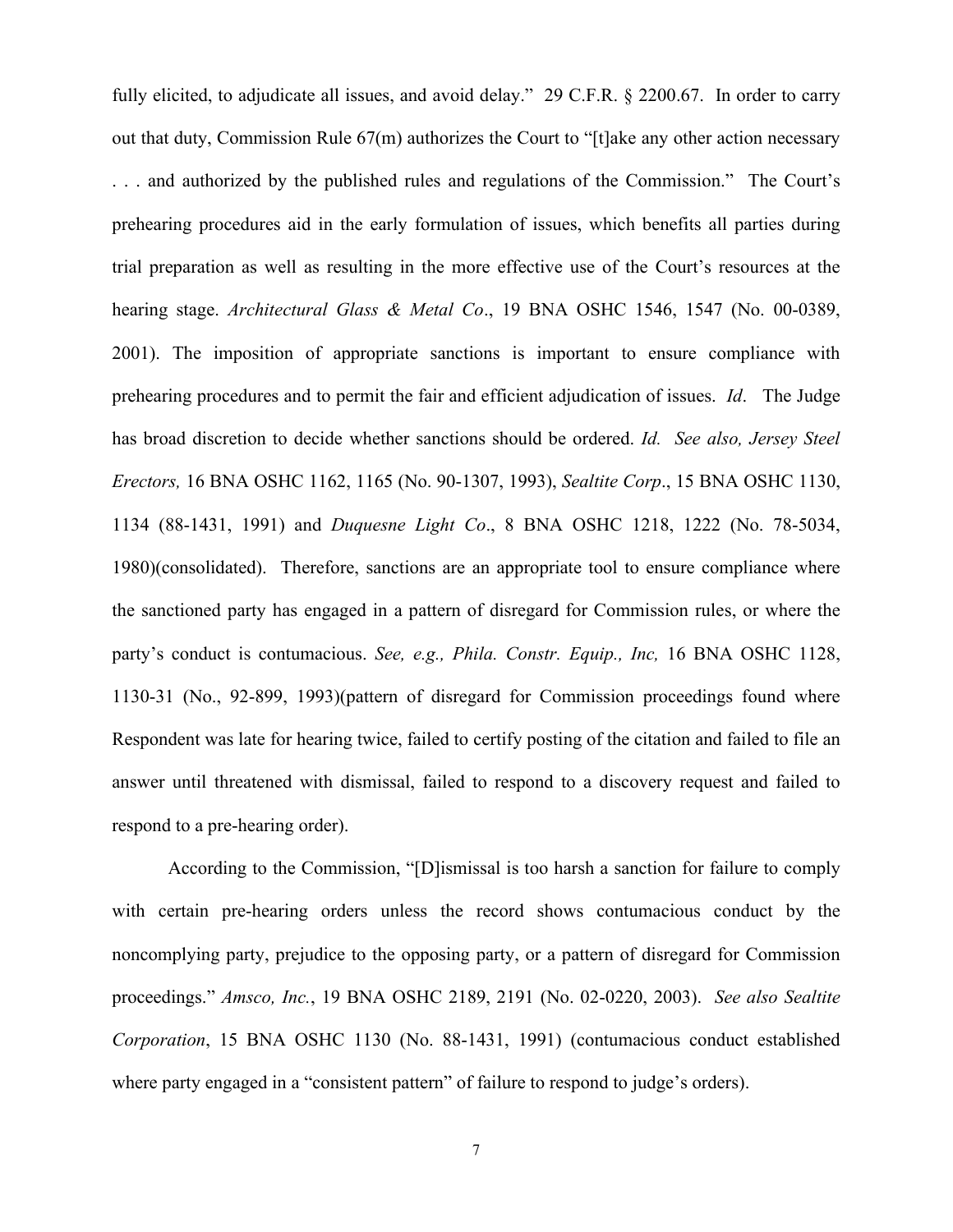Default judgments may be appropriate when a party fails to comply with an order compelling discovery. 29 C.F.R. § 2200.52(f) (sanctions for failing to comply with discovery requirements); 29 C.F.R. § 2200.101(a) (default appropriate when a party fails to proceed as provided by the Commission Rules or as required by a judge); *see also St. Lawrence Food Corp*., 21 BNA OSHC 1467, 1472 (Nos. 04-1734 & 04-1735, 2006). Failing to comply with Commission Rules and orders so as to delay proceedings may constitute contumacious conduct. *Carson Concrete Corp. v. Sec'y of Labor*, 21 BNA OSHC 1393, 168 Fed. Appx. 543 (3d Cir. 2006) (unpublished) (upholding default judgment for OSH Act violations when employer sought to disavow admission provided during discovery until a few days before trial).

As noted, none of the communications sent to Respondent have been returned as "undeliverable" by the United States Postal Service.<sup>1</sup> All communications were sent to the address provided by Respondent in its *Notice of Contest.* Under Commission Rule 6, it is Respondent's duty to advise the Court of any change of address. *See 29 C.F.R*.§ 2200.6.<sup>2</sup> Respondent has not filed a change of address with the Court.

The Court finds that Respondent's repeated failures to engage in the litigation process illustrate a pattern of disregard for the Commission's proceedings. Respondent has been given multiple opportunities and plenty of time to comply with Commission Rules of Procedure and this Court's *Orders*, and the Court has yet to receive any communication or contact from

<sup>&</sup>lt;sup>1</sup> In *Crude Oil Corp. v. Commissioner*, 161 F.2d 809 (10th Cir.1947), the Court stated that "[w]hen mail matter is properly addressed and deposited in the United States mails, with postage duly prepaid thereon, there is a rebuttable presumption of fact that it was received by the addressee in the ordinary course of mail." *Id*. at 810. *See also Arkansas Motor Coaches, Ltd., Inc. v. C.I.R.,* 198 F.2d 189, 191 (8th Cir. 1952); *Central Paper Co. v. C.I.R*., 199 F. 902, 904 (6th Cir. 1952); *Legille v. Dann*, 544 F.2d 1 (D.C. Cir. 1976).

<sup>2</sup> Rule 6 of the Commission's Rules of Procedure, 29 C.F.R. § 2200.6, provides that:

Record Address: Every pleading or document filed by any party or intervenor shall contain the name, current address and telephone number of his representative or, if he has no representative, his own name, current address and telephone number. Any change in such information shall be communicated promptly in writing to the Judge, or the Executive Secretary if no Judge has been assigned, and to all other parties and intervenors. *A party or intervenor who fails to furnish such information shall be deemed to have waived his right to notice and service under these rules.*

<sup>29</sup> C.F.R. § 2200.6 (emphasis added).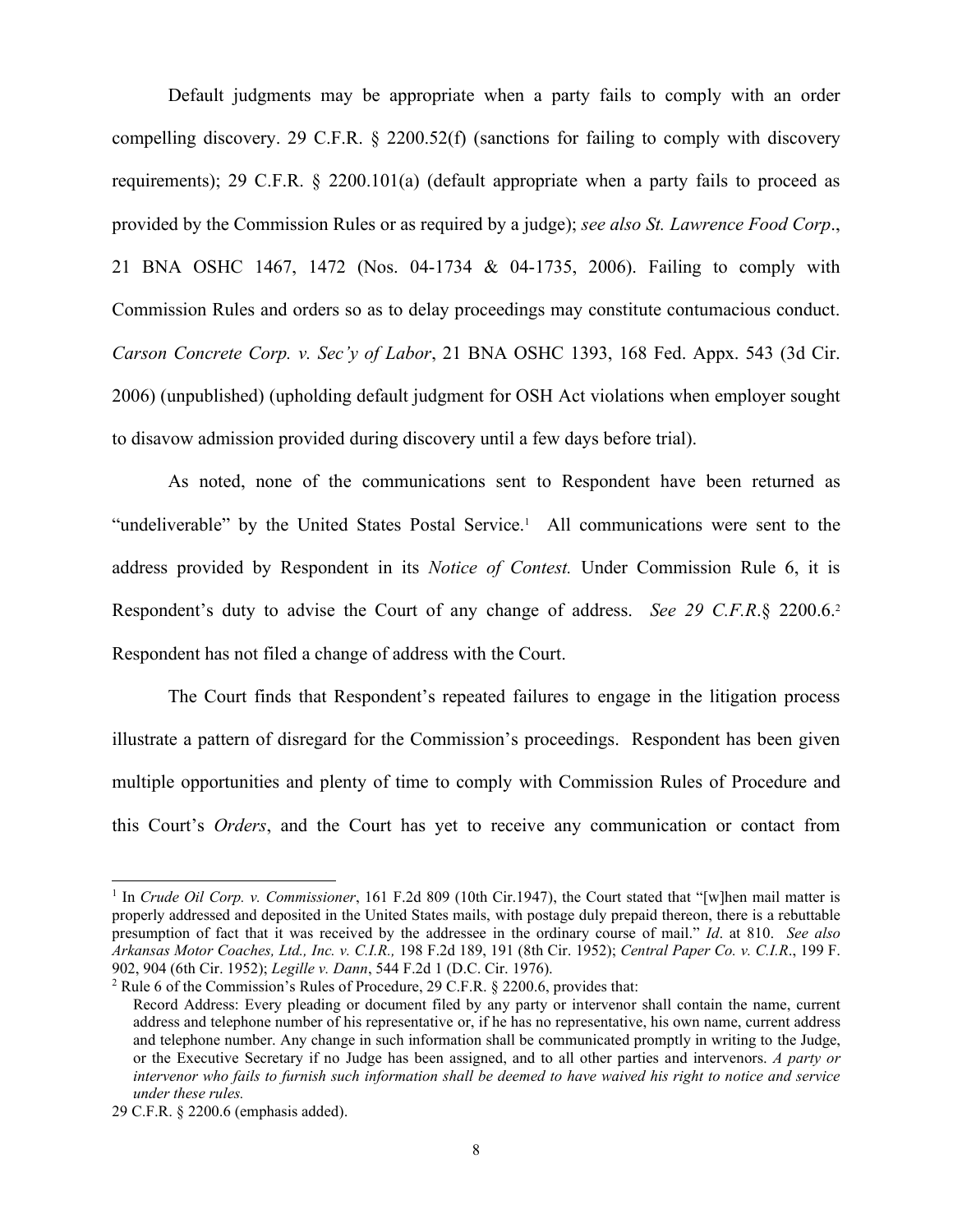Respondent. Based on the representations of Complainant, the Court finds that the delays in this case are wholly attributable to Respondent, including Respondent's failure to respond to mail that was sent to the address that it specifically provided on multiple occasions. In that regard, the Court finds Respondent's pattern of disregard for the Commission's proceedings constitutes contumacious conduct warranting the sanction of dismissal.

In addition, the Court finds that the Commission has conveyed due notice to Respondent of its procedural rights and provided ample warning that its failure to comply with Court orders may result in the dismissal of its *Notice of Contest*. At every instance, Respondent has failed to take advantage of the opportunity to advise the Court that it has not abandoned its case before the Commission. Every indication before the Court is that Respondent has walked away from its contest. Under these circumstances, the Court sees no worthwhile purpose in allowing this case to proceed to a hearing when there is no basis to believe that Respondent will fulfill its pre-trial obligations or actually appear at the trial. *11 See Twin Pines Constr. Inc./Teles Constr.*, 24 BNA OSHC 1500, 1504 (No. 12-1328, 2012) (No worthwhile purpose in proceeding to a hearing where a party has abandoned the case). The Court finds that Respondent relinquished its case with the intent to abandon. 1 C.J.S. Abandonment § 13 (2013).

 Accordingly, with respect to the above-referenced docket, Respondent is declared in DEFAULT, its *Notice of Contes*t is hereby DISMISSED and the violations and penalties alleged in the Citation and Notification of Penalty are AFFIRMED in its entirety and penalties ASSESSED.

### **ORDER**

Based on the foregoing, it is ORDERED that:

1. Citation 1, Item 1, issued as a Serious Citation and the corresponding penalty of \$2,902.00, are hereby AFFIRMED as final orders of the Commission pursuant to Section